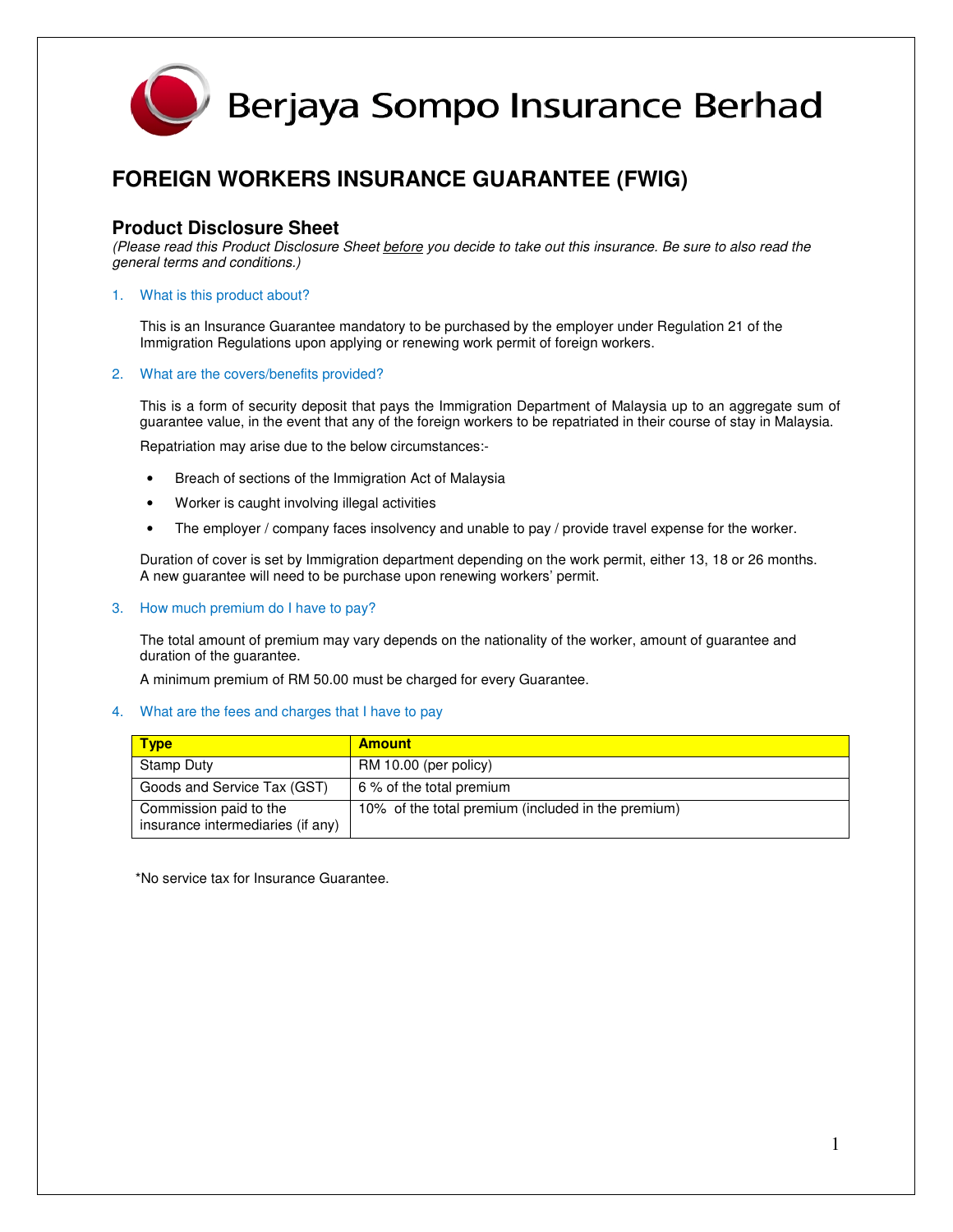

## Berjaya Sompo Insurance Berhad

#### 5. What are some of the key terms and conditions that I should be aware of?

#### **DUTY OF DISCLOSURE**

Pursuant to Paragraph 4(1) of Schedule 9 of the Financial Services Act 2013, if you are applying for this Insurance for a purpose related to your trade, business or profession, you have a duty to disclose any matter that you know to be relevant to our decision in accepting the risks and determining the rates and terms to be applied and any matter a reasonable person in the circumstances could be expected to know to be relevant, otherwise it may result in avoidance of your contract of insurance, refusal or reduction of your claim(s), change of terms or termination of your contract of insurance.

The above duty of disclosure shall continue until the time your contract of insurance is entered into, varied or renewed with us.

You also have a duty to tell us immediately if at any time after your contract of insurance has been entered into, varied or renewed with us any of the information given in the Proposal Form(or when you applied for this insurance) is inaccurate or has changed.

#### **MODE OF PAYMENT – CASH BEFORE COVER**

Premium shall be received by Insurers before the Guarantee is released.

6. What are the major exclusions under this policy?

None

- 7. Can I cancel my policy?
	- No, if the policy has already been lodged to the Immigration department.
	- Yes, if the policy has not lodged to the Immigration department and the original Insurance Guarantee is returned to us for cancellation. The premium shall be refunded minus the stamp duty.
- 8. What do I need to do if there are changes to my contact details?

It is important that you inform us of any change in your contact details to ensure that all correspondences reach you in a timely manner.